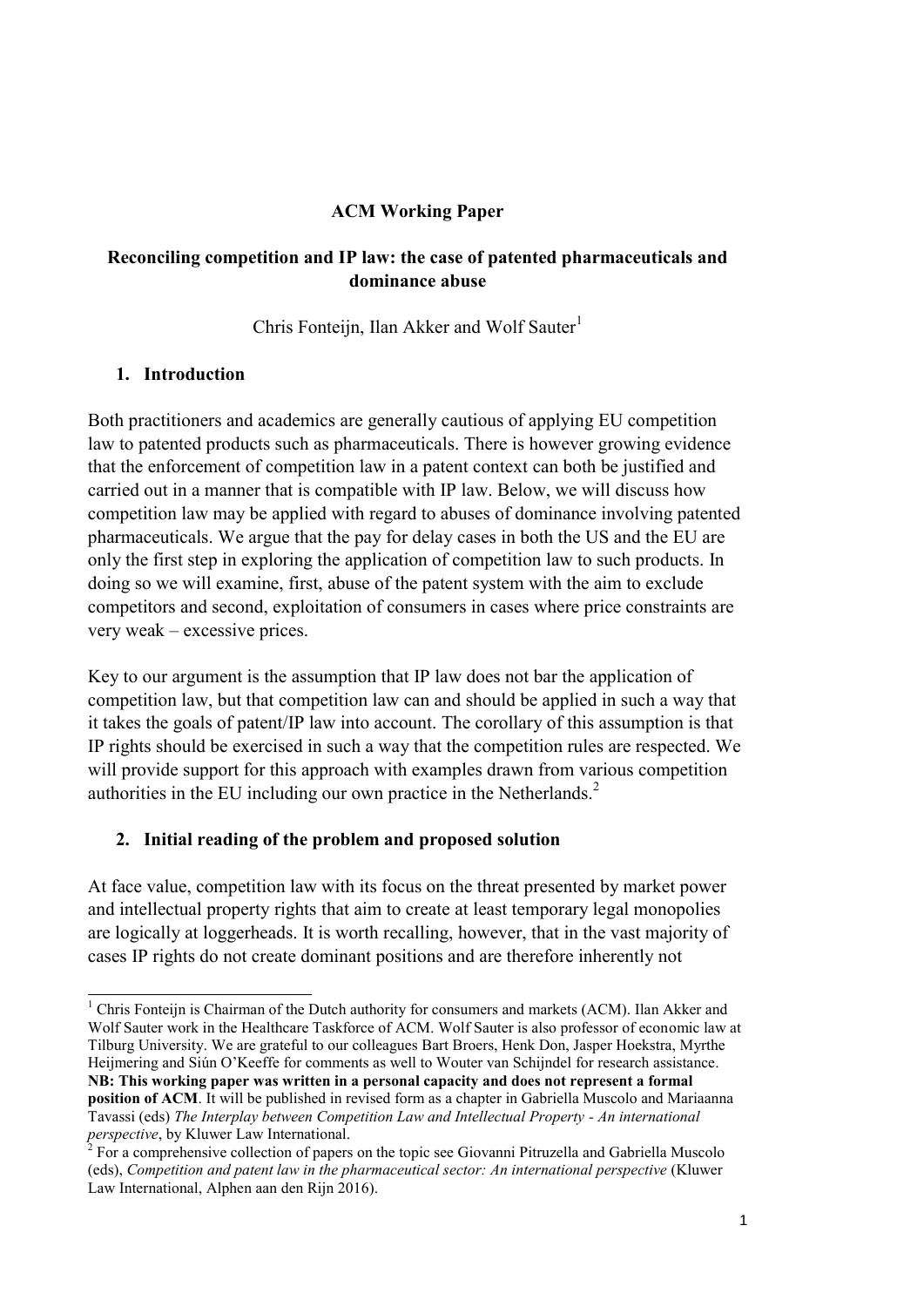problematic in this sense. This is because the scope of an IP based monopoly to produce a particular product, does not by definition coincide with a relevant market. When competition law is applied, the relevant market is normally the context for analysing the stringency of the competitive constraints involved: it may be the case that within such a relevant market, several IP protected products (and indeed non IP protected products as well) compete effectively, so there need not be dominance concerns.

Moreover neither the nature nor the exercise of IP rights is absolute. As with all forms of property other legal rules continue to apply and coexist with IP rights. Such rights do not therefore amount to an absolute, 'licence to kill'. They merely facilitate the exclusive manufacture or control over product manufacture within the scope of the patent. They also allow the rights holder not to use the patent to produce any product at all as apparently occurs in a majority of cases.<sup>3</sup> Like any other manufacturer IP holders may determine their prices freely but within the applicable legal framework. Hence where they exist, national pricing policies for instance, such as maximum prices for certain products, continue to apply.

## **3. Arguments for addressing pharmaceuticals**

## *Market context*

-

In our view the above holds for the EU law on dominance abuse as well, including the prohibition on excessive pricing. This is all the more obvious if the test that is applied to abuse in this context reflects the economic essence of IP law by taking into account the incentives to innovate. We want to elaborate this point for the pharmaceuticals sector because the tension between abuse of dominance and IP is especially relevant there for several reasons:

 Firstly patent and additional IP (such as supplementary protection certificates, orphan status, pediatric extension and data exclusivity) $\textsuperscript{4}$  protection in

<sup>&</sup>lt;sup>3</sup> Alireza Chavosh, 'Patent Nonuse: Are Patent Pools a Possible Solution?' (Dissertation thesis, Università di Bologna 2015), available at <https://ssrn.com/abstract=2998474>. See also Herbert Hovenkamp and Mark Lemley, *IP and Antitrust: An analysis of Antitrust Principles Applied to Intellectual Property Law*  (3rd edn, Wolters Kluwer 2016) paragraph 14.04 and Oskar Liivak and Eduardo Peñalver, 'The Right Not to Use in Property and Patent Law' (2013) 98 Cornell Law Review. Also compare Case 241/91P and

<sup>242/91</sup>P *Magill* EU:C:1995:98 and Case C-418/01 *IMS Health* EU:C:2004:257. 4 These have their legal bases in respectively Regulation (EC) 469/2009 of the European Parliament and of the Council of 6 May 2009 concerning the supplementary protection certificate for medicinal products [2009] OJ L152/1; Regulation (EC) 141/2000 of the European Parliament and of the Council of 16 December 1999 on orphan medicinal products [2000] OJ L18/1; Regulation (EC) 1901/2006 of the European Parliament and of the Council of 12 December 2006 on medicinal products for paediatric use [2006] OJ L378/1; Regulation (EC) 726/2004 of the European Parliament and of the Council of 31 March 2004 laying down Community procedures for the authorization and supervision of medicinal products for human and veterinary use and establishing a European Medicines Agency and Directive (EC) 2001/83 of the European Parliament and of the Council of 6 November 2001 on the Community code relating to medicinal products for human use [2001] OJ L311/67 as amended by Directive (EC) 2004/27 of the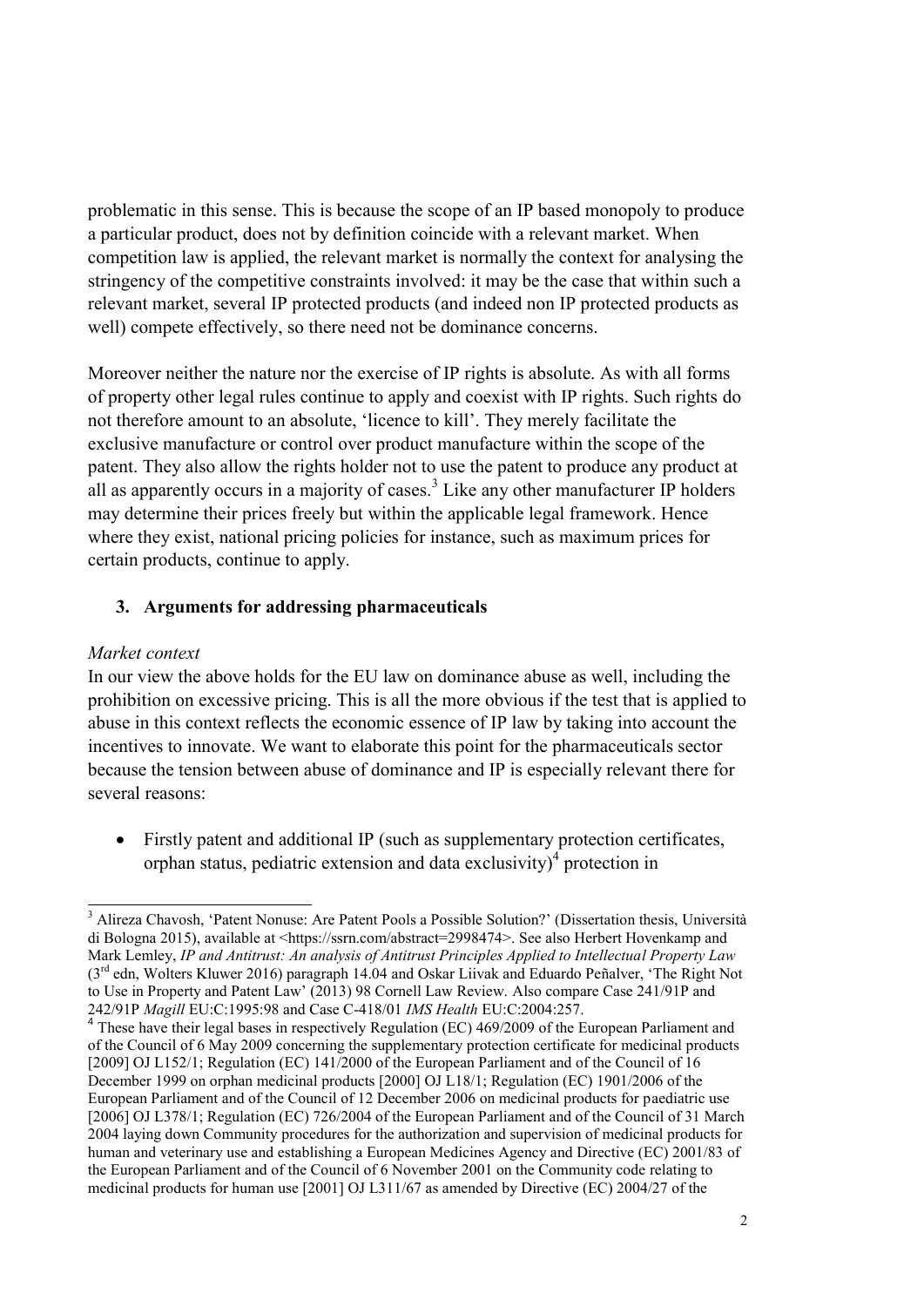pharmaceuticals is strong because pharmaceuticals are relatively easy to protect effectively as they consist of precisely defined effective substances.

 Second the current model of innovation in the pharmaceuticals sector (unlike other sectors such as software) is heavily dependent on IP rights as other models such as funds, grants and prizes have so far not had significant traction (possibly with the exception of vaccines).

Arguably as a result of this strong and central role of IP dominant positions are created relatively frequently in this sector (until generics or bio-similars can enter the market effectively). Because in addition prices for new pharmaceuticals throughout the EU have increased remarkably over the recent years,<sup>5</sup> this raises the question whether this may amount to exploitation of a dominant position. For these reasons the pharmaceuticals sector is also relevant for policy makers in the Netherlands and elsewhere. Therefore we believe that a short inquiry into the relevance of the abuse of dominance test in this sector, notably in relation to exploitation, is pertinent.

#### *Academic theory*

 $\overline{a}$ 

Academic economists and lawyers have traditionally pointed out the risk of applying dominance abuse prohibition to patented products in general and pharmaceuticals in particular. Further strictures within dominance abuse regard excessive pricing.<sup>6</sup> A good

European Parliament and of the Council of 31 March 2004 [2004] OJ L136/34.

<sup>&</sup>lt;sup>5</sup> The Dutch Healthcare Institute publishes future medicine registrations and expected costs on <https://www.horizonscangeneesmiddelen.nl/geneesmiddelen>, which shows that many future medicines will cost approximately €100.000 per patient per year. Some medicines will even cost several hundreds of thousands euros per patient per year. See also Sabine Vogler, 'Challenges and opportunities for pharmaceutical pricing and reimbursement policies' (2015) 8 Journal of Pharmaceutical Policy and Practice; Giuseppe Garone, 'Cost-containment policies in public pharmaceutical spending in the EU', available at

<sup>&</sup>lt;http://ec.europa.eu/economy\_finance/publications/economic\_paper/2012/pdf/ecp\_461\_en.pdf> accessed 11 January 2018 and Sabine Vogler, 'Study on enhanced cross-country coordination in the area of pharmaceutical product pricing', available at

<sup>&</sup>lt;https://ec.europa.eu/health//sites/health/files/systems\_performance\_assessment/docs/pharmaproductprici ng\_frep\_en.pdf> accessed 11 January 2018.

<sup>6</sup> David S Evans and A Jorge Padilla, 'Excessive Prices: Using Economics to Define Administrative Legal Rules' (2005) 1 Journal of Competition Law and Economics 97-122; Amelia Fletcher and Alina Jardine, 'Towards an Appropriate Policy for Excessive Pricing' in Claus-Dieter Ehlermann and Mel Marquis (eds), *European Competition Law Annual 2007: A Reformed Approach to Article 82 EC* (Hart 2008); Emil Paulis, 'Article 82 and Exploitative Conduct', in Claus-Dieter Ehlermann and Mel Marquis (eds), *European Competition Law Annual 2007: A Reformed Approach to Article 82 EC* (Hart 2008) 515- 524; Lars-Hendrik Röller, 'Exploitative Abuses' in Claus-Dieter Ehlermann and Mel Marquis (eds), *European competition law annual 2007: A reformed approach to article 82 EC* (Hart 2008) 525–532; Claudio Calcagno and Mike Walker, 'Excessive Pricing: Towards Clarity and Economic Coherence' (2010) 6 Journal of Competition Law and Economics 891-910; Pinar Akman and Luke Garrod, 'When are Excessive Prices Unfair?' (2011) 7 Journal of Competition Law and Economics 403-426; Liyang Hou, 'Excessive Prices Within EU Competition Law' (2011) 7 European Competition Journal 47-70; OECD, 'Excessive prices' (OECD, 7 February 2012) 23-82

<sup>&</sup>lt;http://www.oecd.org/competition/abuse/49604207.pdf> accessed 10 November 2017; Robert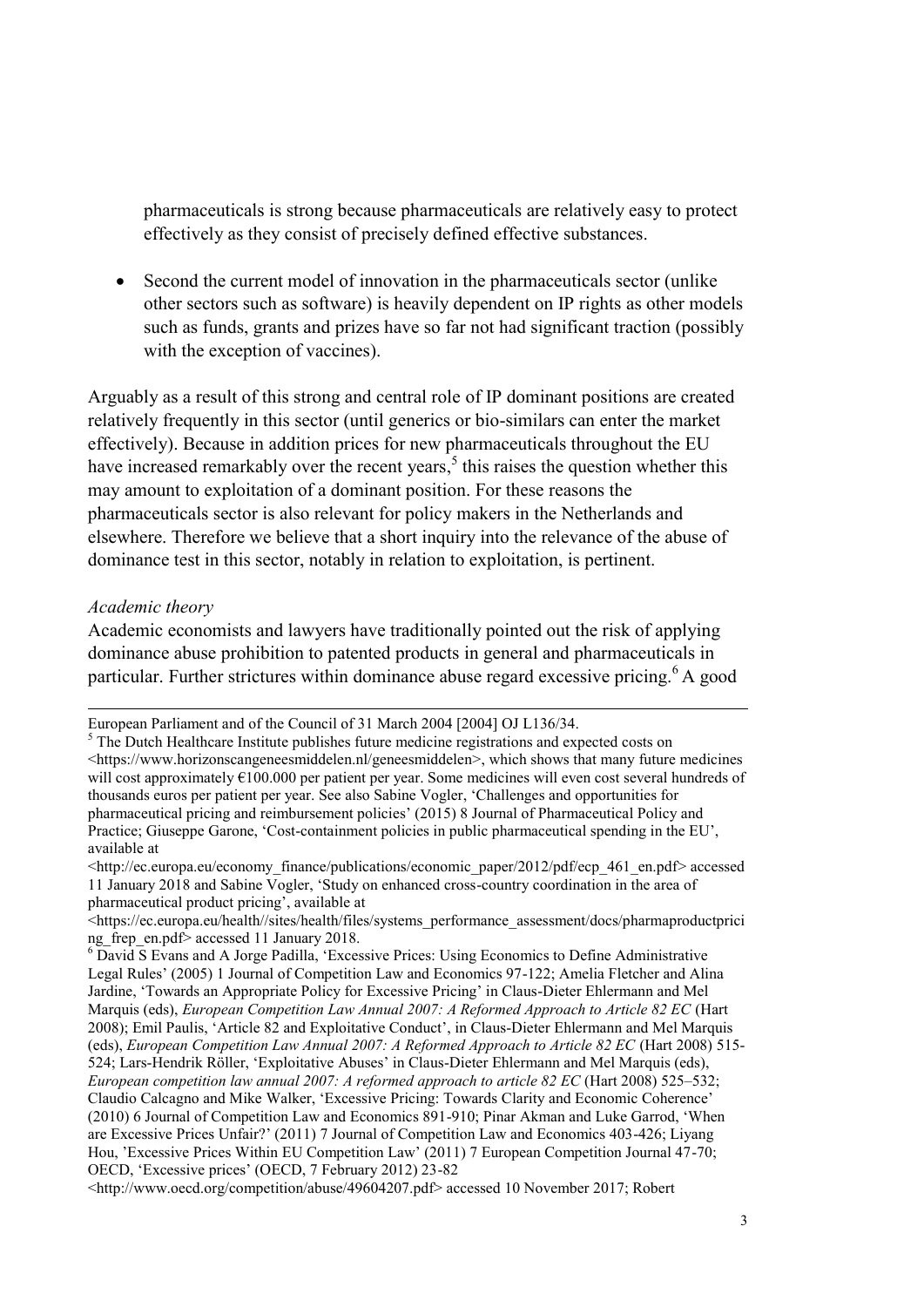example of this are former DG Competition Chief economist Motta and his lawyer coauthor De Streel  $(2006-7)$ .<sup>7</sup> The application of excessive pricing has been referred to as a messy and difficult business by Calagno and Walker  $(2010)$ ,<sup>8</sup> and in the literature we find different positions on the practical application of Article 102 TFEU to excessive pricing. O'Donoghue and Padilla  $(2013)^9$  take the position that excessive pricing should be restricted to situations where investment and innovation play a minor role. Again Motta and De Streel argue that IPR protects desirable investment and that applying excessive pricing rules would undermine the essential objective of IP rights.<sup>10</sup>

Other contributions to the debate such as Paulis  $(2007-8)^{11}$  and Liyang  $(2011)^{12}$ however do not subscribe to such views and consequent limitations of competition law. There is moreover a growing literature that shows the enforcement of competition law in a patent context may both be justified and compatible with IP law,  $^{13}$  even in an excessive pricing context.<sup>14</sup> In fact Abbott (2016) has argued that precisely in order to address endemic problems relating to pharmaceutical prices, the US should adopt an excessive pricing instrument (which it does not currently have) as part of its antitrust toolbox. Having taken note of this literature, albeit in broad strokes, we will now focus on the role competition law may play in practice regarding abuses of dominance involving unpatented and patented pharmaceuticals. This reflects our insights based on the EU case law and the decisions of NCAs in the UK, Italy and France and the Netherlands.

#### **4. The case law on dominance regarding IP protected pharmaceuticals**

The basic distinction with regard to abuse of dominance cases is that between, first, exclusion of competitors, and second, exploitation of consumers, notably excessive pricing. Although we believe our contribution is most relevant with regard to the latter, we will also cover the former category here in order to provide a more general background and context.

-

O'Donoghue and A Jorge Padilla, *The Law and Economics of Article 102 TFEU* (Hart 2013); Frederik M Abbott, 'Excessive pharmaceutical prices and competition law: doctrinal development to protect public health' (2016) 6 UC Irvine Law Review 281-320.

<sup>7</sup> Massimo Motta and Alexandre de Streel, 'Exploitative and exclusionary excessive prices in EU law' in Claus-Dieter Ehlermann and Isabela Anastasiu (eds), *European Competition Law Annual 2003: What Is an Abuse of a Dominant Position?* (Hart 2006); Massimo Motta and Alexandre de Streel, 'Excessive Pricing in Competition Law: Never say Never?' in Swedish Competition Authority (ed), *The Pros and Cons of High Prices* (Stockholm 2007) 14-46.

<sup>8</sup> Calcagno and Walker (n7).

<sup>&</sup>lt;sup>9</sup> O'Donoghue and Padilla (n7).

 $10$  Motta and de Streel (n7).

 $11$  Paulis (n7).

 $12$  Livang (n7).

<sup>13</sup> Cf Christina Bohannan and Herbert Hovenkamp, *Creation without restraint: promoting liberty and rivalry in innovation* (Oxford University Press 2012).

 $14$  Cf Abbott (n7).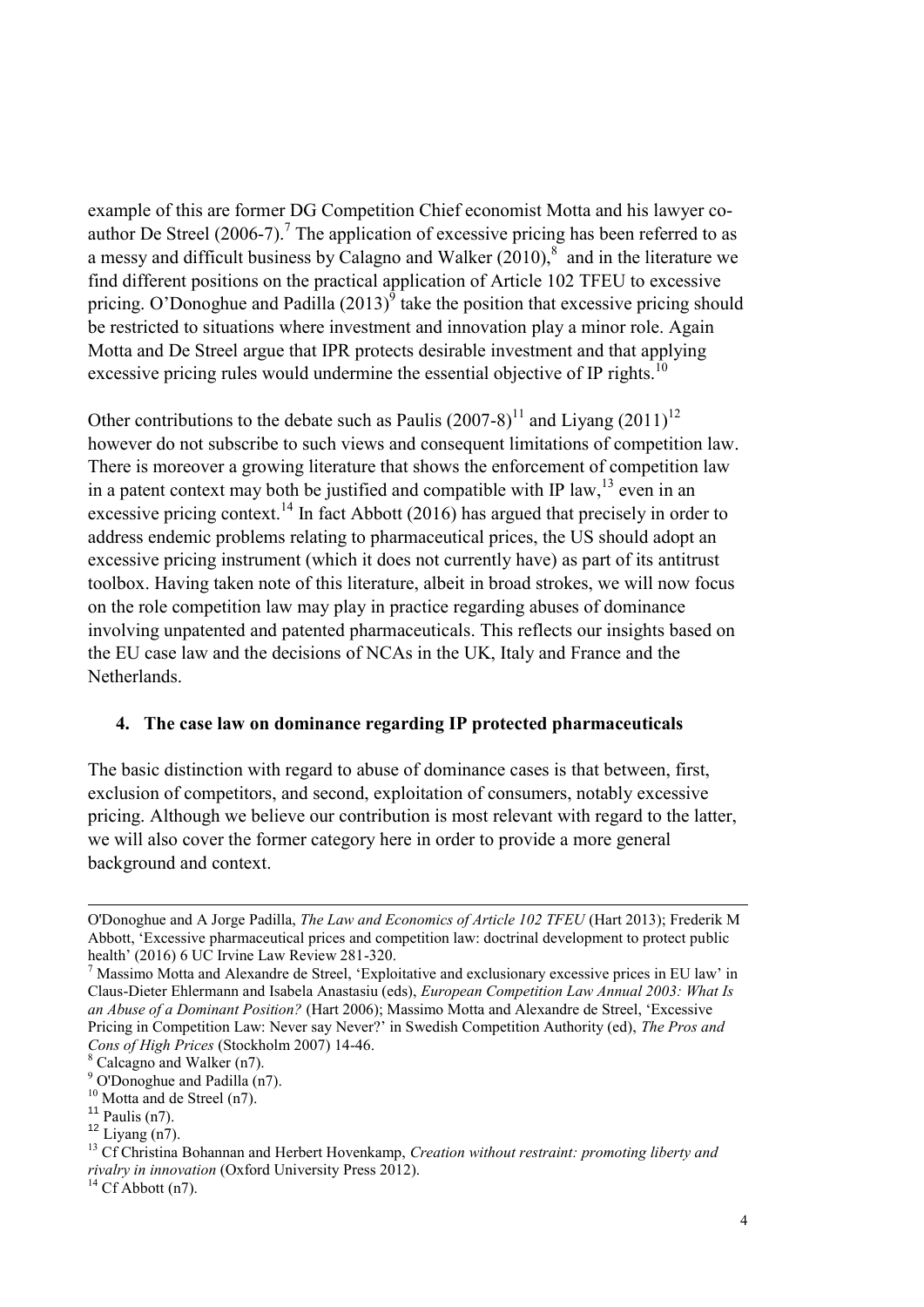### *Exclusion cases*

This is the category of abuse of dominance cases that the Commission has prioritised from the outset and in particular in its 2009 Guidance paper.<sup>15</sup> Below we will take a look at the relevant antitrust case law, first in relation to the founding pharmaceuticals cases, which primarily regarded restrictions on parallel trade. Next we deal with the recent application of Article 101 and 102 TFEU in the setting of pay for delay, and 102 TFEU with regard to abuse of patent.<sup>16</sup>

### IP cases and parallel trade

Fifty years ago, in the *Parke, Davis* case of 1968, the Court held that IP rights in themselves could not form an infringement of EU competition law (regarding an abuse of dominance as well as an anticompetitive agreement), but abuse of such rights could:

Although a patent confers on its holder a special protection at national level, it does not follow that the exercise of the rights thus conferred implies the presence together of all three elements in question [dominance, abuse and an effect on trade]. It could only do so if the use of the patent were to degenerate into an abuse of the abovementioned protection.<sup>17</sup>

In the 1974 *Centrafarm* case (on using patents to block parallel trade in pharmaceuticals) the Court went further by stating that although the existence of an IP right as such cannot constitute an infringement, its exercise can:

In relation to patents, the specific subject matter of the industrial property is the guarantee that the patentee, to reward the creative effort of the inventor, has the exclusive right to use an invention with a view to manufacturing industrial products and putting them into circulation for the first time, either directly or by the grant of licences to third parties, as well as the right to oppose infringements.

Although the existence of rights recognized under the industrial property legislation of a Member State is not affected by Article 85 of the Treaty, the conditions under which those rights may be exercised may nevertheless fall within the prohibitions contained in that Article.<sup>18</sup>

In our view these principles on the relationship between IP and competition law have

<sup>-</sup><sup>15</sup> Guidance on the Commission's enforcement priorities in applying Article 82 of the EC Treaty to abusive exclusionary conduct by dominant undertakings [2009] OJ C45/7.

<sup>&</sup>lt;sup>16</sup> Cf Leigh Hancher and Wolf Sauter, 'A dose of competition: EU antitrust law in pharmaceuticals' (2016) 4 Journal of Antitrust Enforcement 381-410.

<sup>17</sup> Case 24/67 *Parke, Davis and Co v Probel, Reese, Beintema-Interpharm and Centrafarm* EU:C:1968:11.

<sup>&</sup>lt;sup>18</sup> Case 15/74 *Centrafarm BV and Adriaan de Peijper v Sterling Drug Inc EU:C:1974:114, paras 9, 39.*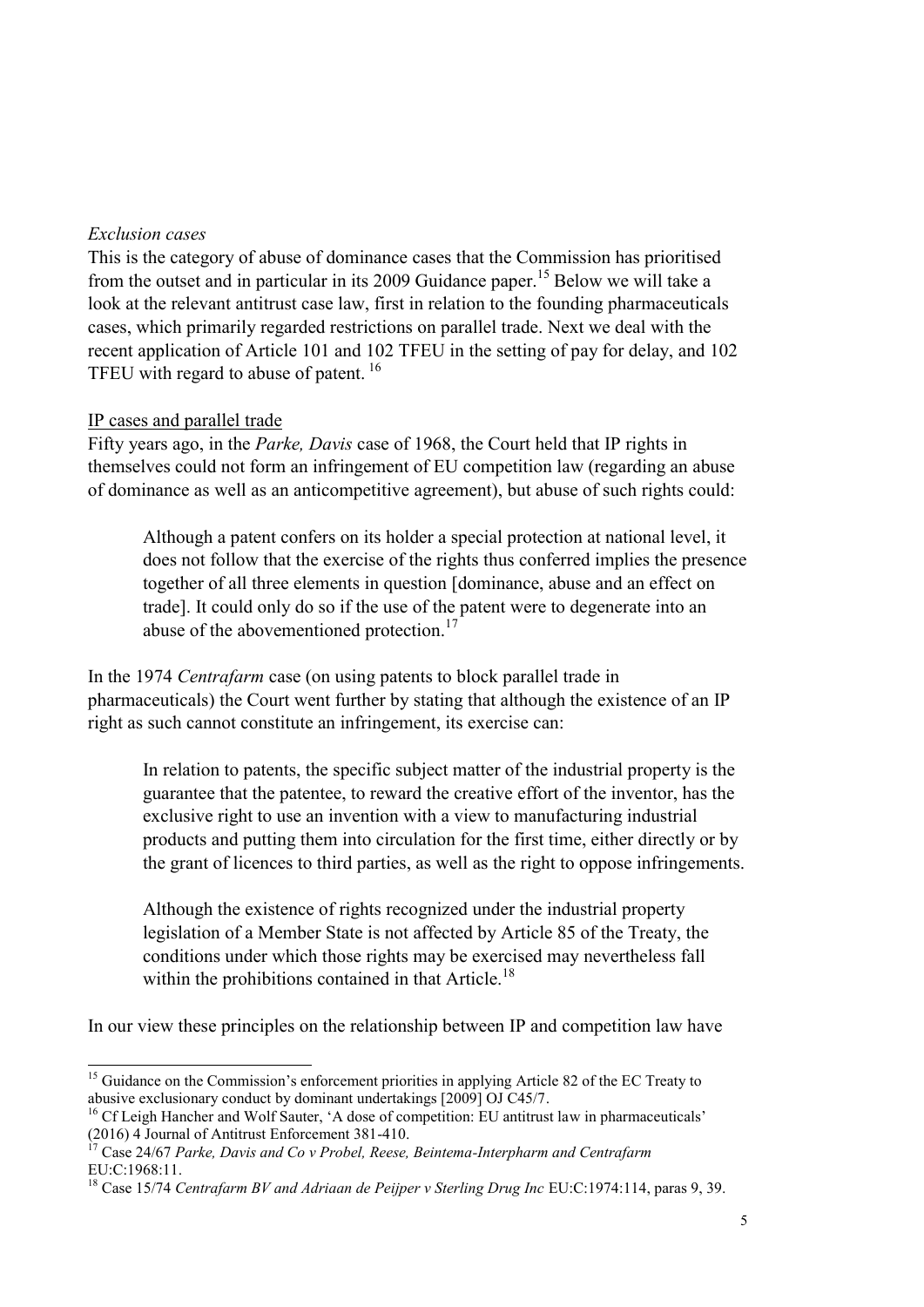not been substantially altered in subsequent cases on parallel trade. This notwithstanding the fact that in an unrelated development the Court's view on the merits of price-discrimination (and therefore implicitly of barriers on parallel trade) has arguably become more positive.<sup>19</sup>

### Pay for delay

-

These cases primarily concerned anticompetitive agreements to delay market entry of generic competitors (who copy existing products) to originator companies (who develop new products), which paid so-called reverse settlements in patent suits. In such cases generally the actual applicability of IP rights is contested. Normally the allegedly infringing undertaking and not the patent holder would be expected to pay for a settlement. Additional elements are the existence of potential competitors and a delay in the marketing of competing products. Such reverse payments are therefore an important but not sufficient condition for a finding collusion. Eventually it is the consumers who had to forgo the possibility of purchasing generic products at competitive prices foot the bill for this. Pay for delay cases were found both in the US and more recently at EU level, where the Commission adopted the Lundbeck (2013), Fentanyl (2013) and Servier (2014) Decisions.<sup>20</sup>

In its Lundbeck Decision the Commission explicitly asserted that it was possible for an undertaking to infringe the competition rules by means of a restrictive agreement within the scope for a patent. This was confirmed by the General Court on appeal in 2016:

[E]ven if the agreements at issue had not gone beyond the scope of the applicants' patents, those agreements would nevertheless have constituted restrictions on competition by object for the purpose of Article 101(1) TFEU, since they consisted in agreements intended to delay the market entry of generic undertakings, in exchange for significant reverse payments (…), which transformed the uncertainty in relation to that market entry into the certainty that it would not take place during the term of the agreements at issue $^{21}$ 

<sup>19</sup> Thus under Article 102 TFEU see Joined Cases C-468/06 to C-478/06 *Sot. Lélos kai Sia EE and Others v GlaxoSmithKline AEVE Farmakeftikon Proïonton, formerly Glaxowellcome AEVE* EU:C:2008:504. However with regard to Article 101 TFEU see Joined Cases C-501/06 P, C-513/06 P, C-515/06 P and C-519/06 P *GlaxoSmithKline Services Unlimited v Commission of the European Communities (C-501/06 P) and Commission of the European Communities v GlaxoSmithKline Services Unlimited (C-513/06 P) and European Association of Euro Pharmaceutical Companies (EAEPC) v Commission of the European Communities (C-515/06 P) and Asociación de exportadores españoles de productos farmacéuticos (Aseprofar) v Commission of the European Communities (C-519/06 P) EU:C:2009:610.* 

<sup>20</sup> *Lundbeck* (Case AT.39226) Commission Decision C(2013) 3803 final of 19 June 2013; *Fentanyl* (Case AT.39685) Commission Decision C(2013) 8870 final of 10 December 2013; *Perindopril (Servier)* (Case AT.39612) Commission Decision C(2014) 4955 final of 9 July 2014.

<sup>21</sup> Case T-472/13 *Lundbeck v Commission* EU:T:2016:449, para 539. See Stefano Barazza, 'Pay-for-delay agreements in the EU pharmaceutical industry: Patent law and competition law in the light of Lundbeck', (2017) 1 European Pharmaceutical Law Review 3-21.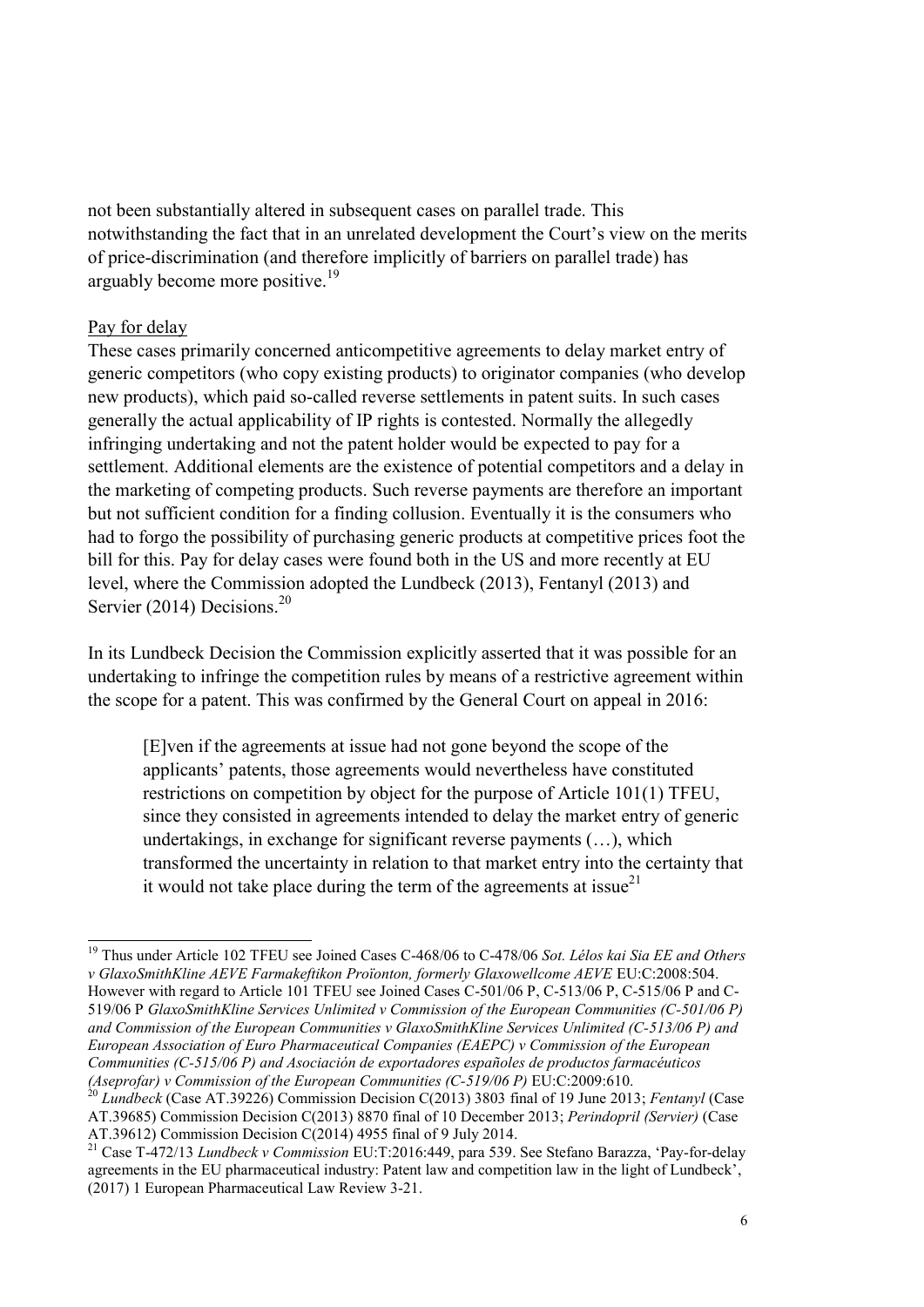This issue is likely to be revisited in the Lundbeck further appeal before the Court of Justice as well as the appeal before the General Court against the Commission's Servier Decision, which concerned not just an anticompetitive pay for delay agreement but also an abuse of dominant position. In our view, as elaborated below, the pay for delay cases are only the first step in exploring the application of competition law to pharmaceutical products, especially regarding dominance abuse.

## Exclusionary price abuses

A first example is the Dutch AstraZeneca decision of 2014.<sup>22</sup> There the ACM had investigated a similar fact pattern to that in the 2001 Napp case in the UK (discussed under excessive prices further below). In the Netherlands AstraZeneca combined intramural prices below cost for a patented so-called proton pump inhibitor for hospitalized patients (Nexium) with extramural prices that were many times higher for patients outside of hospitals. As a result of the low intramural prices, the hospitals often preferred the AstraZeneca product over its competitors. ACM suspected that AstraZeneca deliberately offered Nexium below cost in order to make it unattractive for (non-patented or generic) competitors to enter the market. For various reasons patients generally prefer using the same brand on which their treatment was originally started in the hospital after they return home and general practitioners are inclined to continue prescribing that brand.

ACM suspected that consequently AstraZeneca faced little competition for extramural patients who had started on Nexium in the hospital, and was thus able to charge high prices outside of hospitals. This then would allow AstraZeneca to offset its losses incurred due to the prices below costs in the hospitals. ACM initially regarded the group of extramural patients as the relevant market where AstraZeneca held a dominant position that it used to exclude its competitors. Ultimately however the ACM did not find an infringement as dominance had not been established in the intramural market.

As regards the role of IP, the hypothesis examined by ACM was that the behavior of AstraZeneca was not justified by its patent. AstraZeneca's intellectual property rights only protected it from market entry and competition by generic producers of the same active substance and even then only within the duration and scope of the patent. In the end however the ACM did not conclude on the question whether dominance abuse could be established with regard to an IP protected pharmaceutical in this case.

## Abuse of patent

A second example is the abuse of the IP system itself with the aim to exclude competitors. This type of abuse has been found to exist both at EU level, notably abuse of procedure; and at national level, both regarding abuse of procedure and the denigration of generic and bio-similar products by originator undertakings. This brings

<sup>-</sup><sup>22</sup> *AstraZeneca* (Case 7069) ACM Decision of 24 September 2014.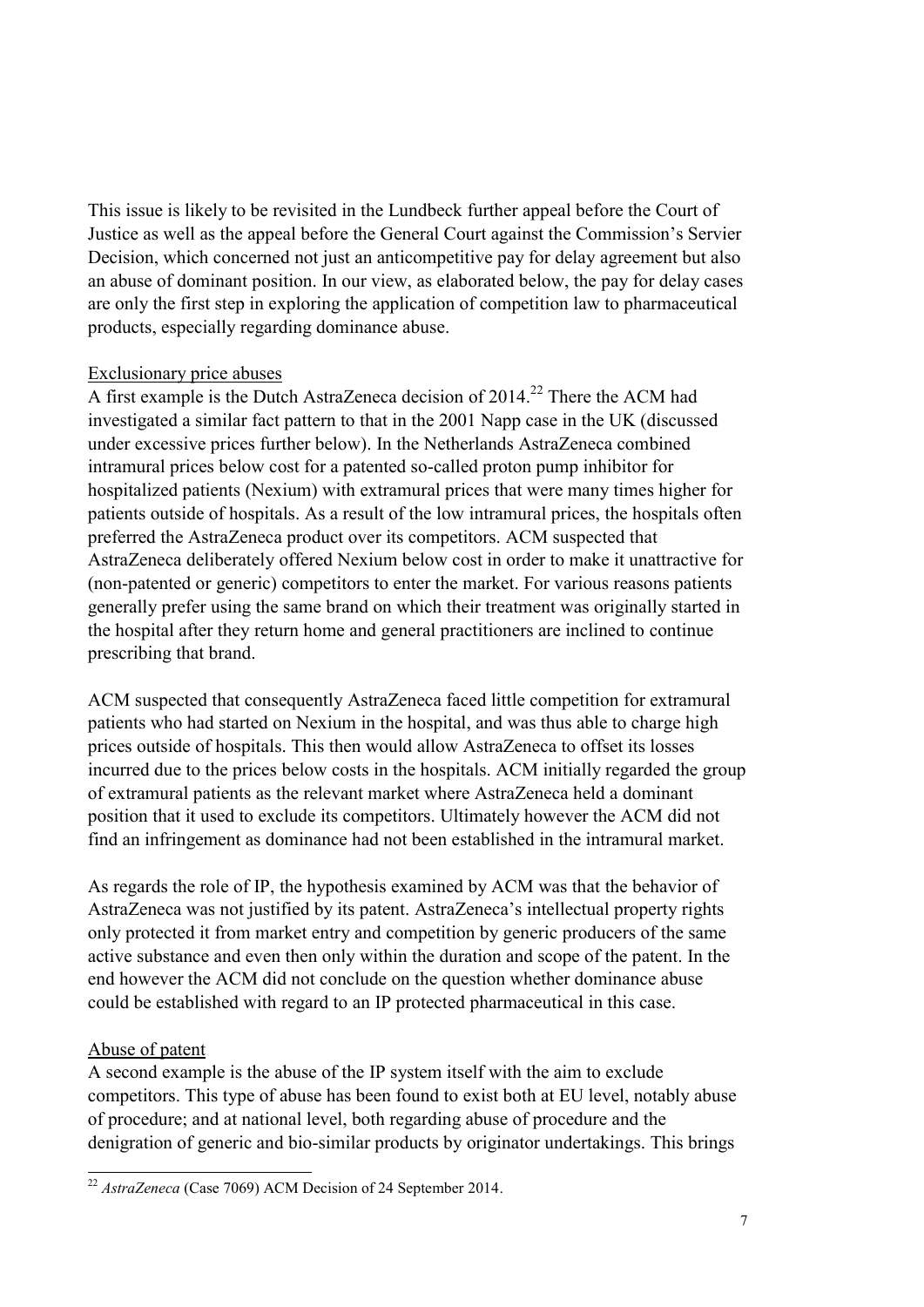us back to the category of abuses that the Court may primarily have had in mind in its 1968 *Parke, Davis* and 1974 *Centrafarm* cases that we have cited above.

In a landmark 2012 judgment the Court of Justice substantially confirmed the Commission's Decision finding abuse of IP procedures by AstraZeneca in a number of EU Member States with regard to a drug for gastrointestinal conditions.<sup>23</sup> This abuse involved both (i) misleading representations to patent offices in order to extend the period of patent protection by means of supplementary protection certificates (SPCs) and (ii) creating obstacles to market entry by requesting the deregistration of market authorisations in order to obstruct parallel trade as well as keeping out generic manufacturers. It is mainly the former that is of interest here.

Not the exercise of a valid IP right in itself was found abusive under the competition rules, but the fact that its starting date was knowingly misrepresented so as to claim an unwarranted duration of subsidiary IP rights. This case therefore supports our thesis that the competition rules and IP rights are active in parallel, and the existence of the latter does not bar the former from being applied. Similar strategies by Pfizer were fined by the AGCM in Italy, likewise in  $2012^{24}$  In France, from 2013 onward the Autorité de la Concurrence has repeatedly acted against so-called denigration strategies whereby originator producers of drugs that had come off patent called into question the safety and reliability of generics – which are in fact fully functional copies of the originals.<sup>25</sup>

## *Exploitation cases*

1

## The standard for excessive pricing

We will now move on from exclusion of competitors which may harm consumers indirectly, to directly exploitative practices. Exploitation of consumers may occur in cases where price constraints are very weak. It is not the patent that is being abused to strengthen a dominant position, but the existence of a dominant position that is in large part based on IP rights that is used to exploit consumers directly. These are the so-called excessive pricing cases. As we have seen above here too the literature has been critical about the standard to be applied both in general, and in relation to pharmaceuticals in particular. However the consensus view is that although it is so far rarely applied in practice,<sup>26</sup> the two-pronged *United Brands* test for excessive pricing still stands. That is to say:

<sup>24</sup> Confirmed on final appeal in Consiglio di Stato of 12 February 2014 n693. Critical Damien Geradin, 'The Uncertainties Created by Relying on the Vague Competition on the Merits Standard in the

<sup>23</sup> Case C‑457/10 P *AstraZeneca AB and AstraZeneca plc v European Commission* EU:C:2012:770.

Pharmaceutical Sector: The Italian Pfizer/Pharmacia case' (2014) 5 Oxford Journal of European Competition Law & Practice 334–352.

<sup>&</sup>lt;sup>25</sup> One of these decisions was confirmed on final appeal in Cour de Cassation of 18 October 2016 n890, FR:CCASS:2016:CO00890.

<sup>26</sup> Joined Cases 110/88, 241/88 and 242/88 *Lucazeau and Others v SACEM and Others* EU:C:1989:326.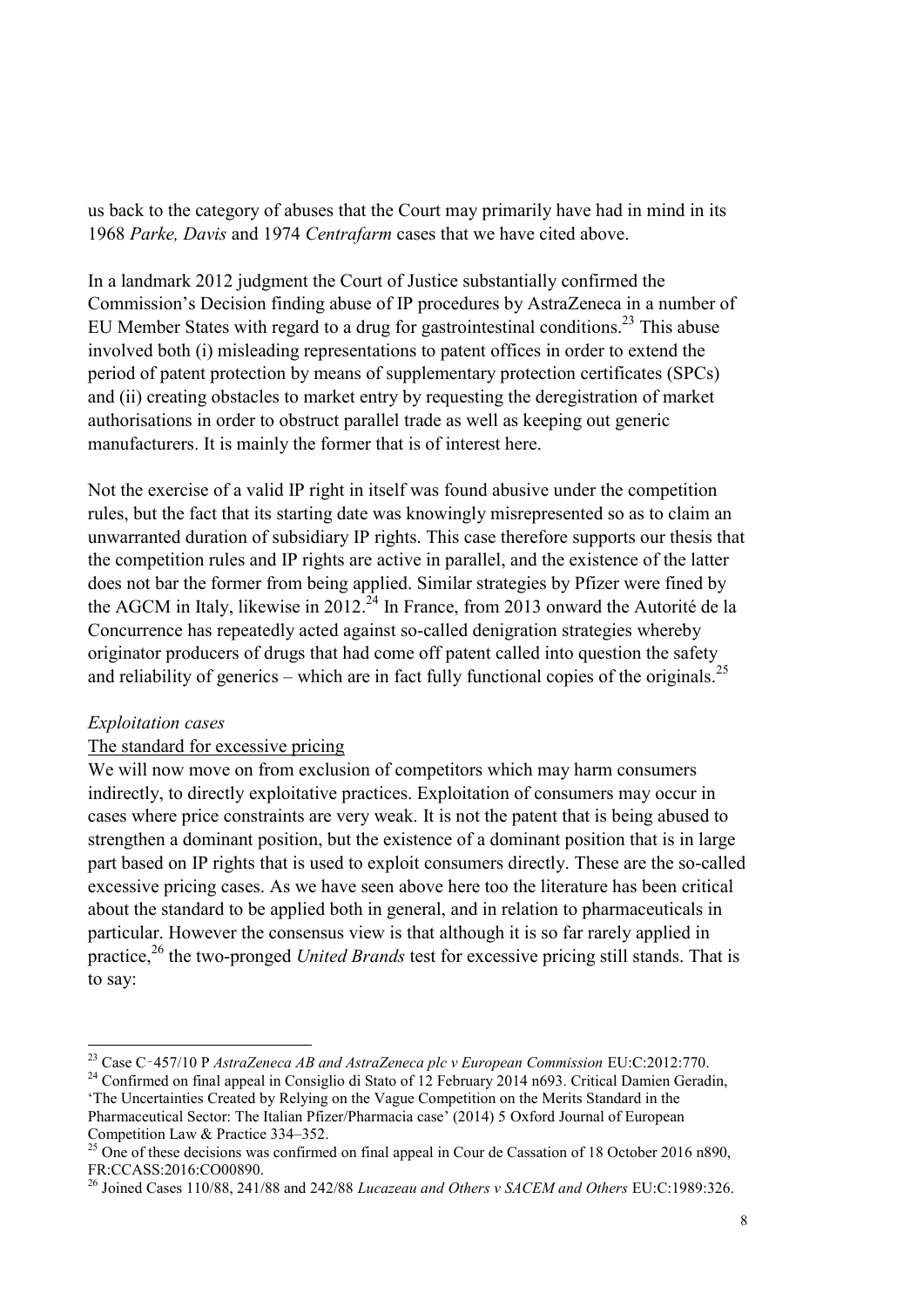The questions (…) to be determined are whether the difference between the costs actually incurred and the price actually charged is excessive, and, if the answer to this question is in the affirmative, whether a price has been imposed which is either unfair in itself or when compared to competing products.<sup>27</sup>

So (i) the excessive relationship between costs and prices and (ii) the unfair nature of the prices must be examined cumulatively. The 2017 Latvian music rights case confirms this.<sup>28</sup> At the same time it also shows how this test may be applied in practice. Regarding the second leg of the test, whether the prices are unfair, the Court in this case states that they must have been significantly and persistently at an anticompetitive level. However it should be noted that comparisons with competing products are not in themselves a strict requirement: *United Brands* also states that other economic methods may be used to determine whether the price of a product is unfair.

#### Non-patented pharmaceuticals

At national level, so far there have been infringement decisions regarding excessive pricing cases in the UK in 2001 and 2016, and in Italy in 2016. The pharmaceutical products concerned however had been (long) out of patent and enjoyed no significant IP (other than presumably trademark) protection. Hence these cases are not directly relevant for our discussion of the balance between IP and dominance abuse. As examples of exploitative abuses, however they are relevant to the final section of this paper regarding the excessive pricing dimension of IP protected pharmaceutical products.

The earliest example of a successful excessive pricing case in pharmaceuticals is the Napp case of 2001 in the UK.<sup>29</sup> The OFT fined Napp for excessive pricing with regard to a slow-release morphine product that was no longer patent protected. Similarly to what occurred in the Dutch AstraZenaca case discussed above, this product was charged at rates that were much higher for patients treated outside hospitals than within hospitals, where they were discounted up to 90% in order to exclude competitors. Hence this case combined exploitative and exclusionary elements. The Napp Decision was substantially upheld on appeal by the Competition Appeals Tribunal in 2002.

Fifteen years later, in 2016 the CMA imposed a record fine on Pfizer and Flynn regarding a price increase of 2.600% for an out of patent anti-epilepsy drug that largely affected a captive population.<sup>30</sup> Similarly in 2016 the Italian AGCM fined Aspen Pharmaceuticals for price increases of up to 1.500% for a series of blood cancer drugs that were no longer patent protected. In each of these three cases the test applied was

 $\overline{a}$ <sup>27</sup> Case 27/76 *United Brands and United Brands Continentaal v Commission* EU:C:1978:22, para 252.

<sup>28</sup> Case C-177/16 *Autortiesību un komunicēšanās konsultāciju aģentūra / Latvijas Autoru apvienība v Konkurences padome* EU:C:2017:689.

<sup>&</sup>lt;sup>29</sup> *Napp* (Case CA98/2D/2001) OFT Decision of 4 May 2001.

<sup>&</sup>lt;sup>30</sup> *Pfizer* (Case CE/9742-13) CMA Decision of 7 December 2016.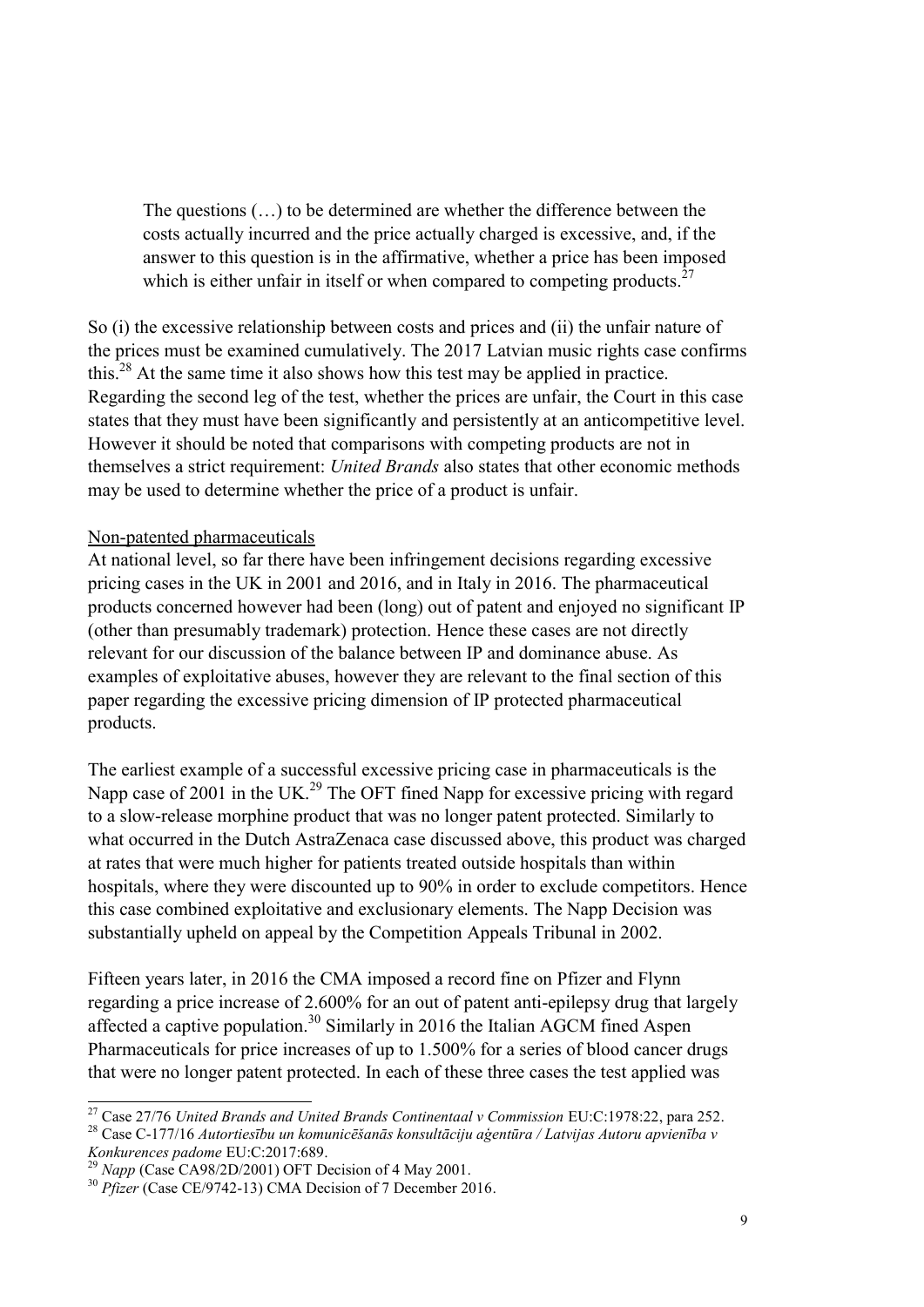that set out in *United Brands*, described above.<sup>31</sup> On the latter two cases the jury is still out: at the time of our writing (in December 2017) both the UK and the Italian 2016 decisions are subject to (further) appeal.

The European Commission itself long appeared to focus exclusively on exclusion – exemplified by its abovementioned 2009 Guidance paper that has so far not seen an equivalent for exploitation. More recently this position has shifted. In a policy speech in November 2016, Commissioner Vestager cited pharmaceuticals (alongside the Russian energy monopoly Gazprom and standard essential patents) as an example where protection of consumers against exploitation could be necessary.<sup>32</sup> Subsequently, in May 2017, the Commission in fact did publicly announce that it had opened such an excessive pricing case against Aspen with respect to all relevant EEA Member States except Italy.<sup>33</sup> As in the earlier Italian Aspen case, this investigation regards price hikes for out of patent blood cancer drugs.

# **5. Excessive pricing for IP protected pharmaceuticals**

Having discussed exploitation and non-patented drugs, we will now address the various objections against and conditions for applying the prohibition on excessive pricing to pharmaceuticals that are protected by IP rights.

# *Excessive pricing versus incentives to innovate and to enter markets*

The first objection against targeting high prices as excessive prices under the competition rules is that this may undermine innovation and the risky investment that is required to fund such innovation. High prices may be considered a reward for risky investment. Moreover, as we have noted excessive pricing is already rarely pursued as a dominance abuse in general. Hence special caution is warranted in doing so with respect to products covered by IP rights because its misapplication might directly impede innovation. A conceptual trap to avoid in this context is survival bias. This means that capping profits on the handful of successful products without taking the ex-ante possibilities of failure into account can lead to an ex-ante expected loss, which would jeopardize the incentive to invest and thereby the possibilities to innovate.

In our view however there is no necessary tension between the goals of intellectual property law –and, in this case specifically, excessive pricing. We believe that the enforcement of the prohibition on excessive pricing can and should take the incentives for innovation into account. Vice versa the existence of patent protection is not a reason to exclude the enforcement of the excessive pricing prohibition. One way to take

 $\overline{a}$ <sup>31</sup> *Aspen Pharmaceuticals* (Case A480) AGCM Decision of 29 September 2016.

<sup>&</sup>lt;sup>32</sup> Commissioner Margarete Vestager, 'Protecting consumers from exploitation' (Chillin' Competition Conference, Brussels, 21 November 2016).

<sup>&</sup>lt;sup>33</sup> Commission, 'Antitrust: Commission opens formal investigation into Aspen Pharma's pricing practices for cancer medicines' (Press release) IP/17/1323.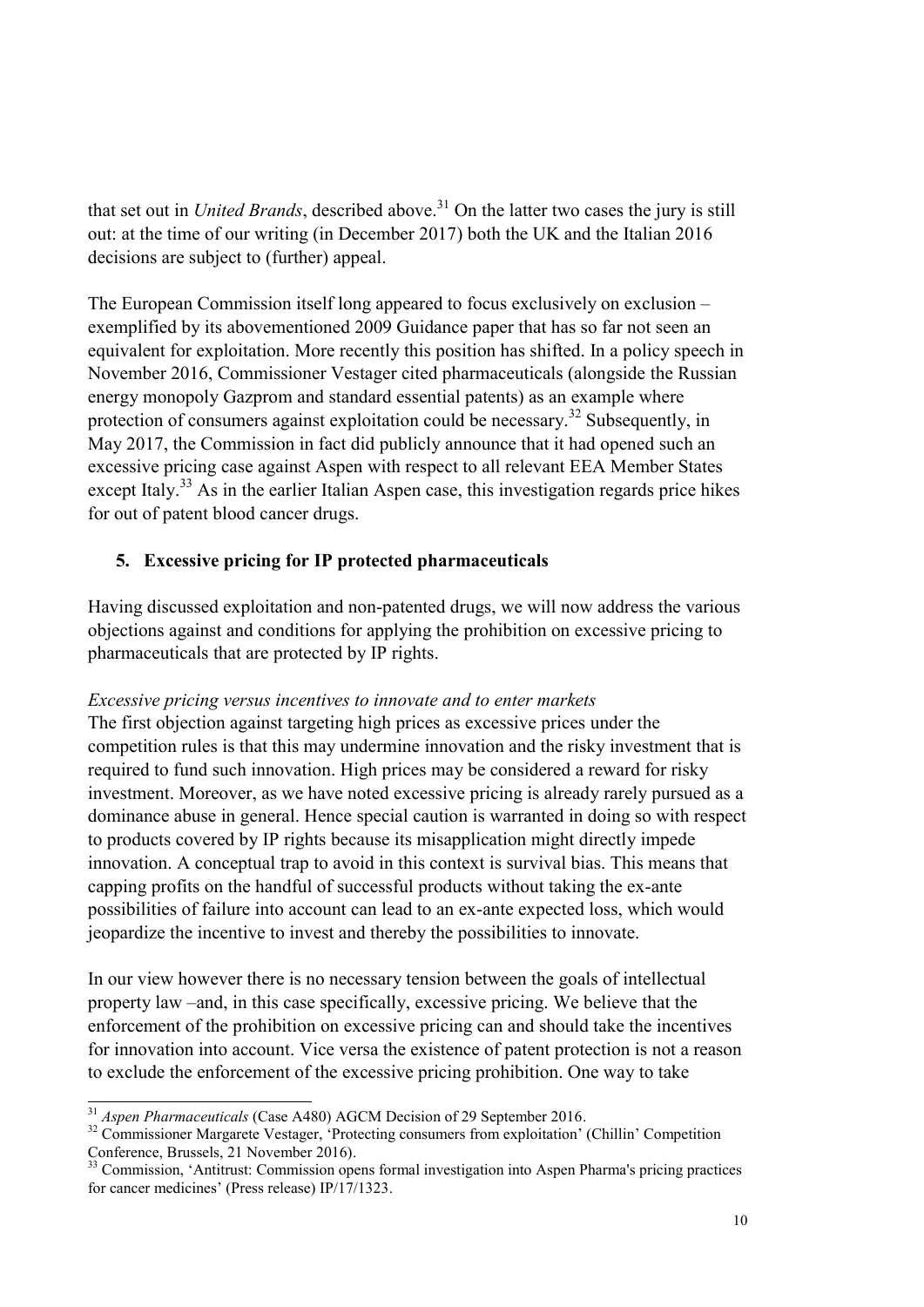innovation incentives into account is to include ex-ante probabilities of success under the first leg of the *United Brands* test. This would allow pharmaceutical companies to make relatively significant but not unlimited profits on successful innovation, protecting socially valuable investment.

The second objection is that high prices also encourage market entry, thereby promoting both dynamic and allocative efficiency. Hence from a perspective of economic efficiency, the preferred mechanism to reduce prices would not be regulation or competition policy intervention, but a competitive response in the market. If excessive pricing cases were to be pursued widely and successfully where scope for effective entry exists, the mechanism promoting entry would be eroded.

In this context of course the issue of entry barriers is key. IP rights may constitute such barriers. This is also why the existence of IP rights reduces our concern about the effect of price as a signal for entry. They make entry less likely per se to the point where protecting entry may no longer be a significant consideration in restraining the application of competition law. This is the case for instance for orphan drugs, which enjoy a ten-year period of exclusivity on the specific disease (the 'indication') that they treat.<sup>34</sup> The complex universe of EU pharmaceutical law provides a number of IP rights and related rights that award various measures of exclusivity that are often cumulative.<sup>35</sup> It is however important to note, that IP rights do not automatically create a monopoly that forms a dominant position, which may be relevant in competition law terms, because the scope of the IP right does not necessarily coincide with the definition of the relevant markets at hand. With the exception of orphan drugs (which as their name indicates monopolise certain diseases both by policy design and effectively in most cases), there may well be therapeutic substitutes that compete with each other. This means that a relevant market must be defined, and dominance established there by looking inter alia at the existence of effective competitors.

#### *Price constraints on pharmaceutical products*

The price of all products is constrained both by supply and demand factors. Firms have both the possibility and an incentive to charge high prices when price constraints are weak. For instance patents provide the possibility to enjoy above competitive profits where entry is limited. Price pressures on the supply side are relevant in the pharmaceutical sector, even for patented drugs. As we have seen high prices may be expected to attract new entry, creating therapeutic competition with the exception of drugs within the orphan regime. However the possibility of entrance of rival firms is not

 $\overline{a}$  $34$  Regulation (EC) 141/2000 (n4).

<sup>&</sup>lt;sup>35</sup> Such as supplementary protection certificates (SPCs), orphan designation and pediatric extensions, as well as data exclusivity. See Maria Isabel Manley and Marina Vickers (eds), *Navigating European pharmaceutical law* (Oxford University Press 2015) and Sally Shorthose (ed), *Guide to EU*   $p$ *pharmaceutical regulatory law*, ( $6<sup>th</sup>$  edn, Wolters Kluwer 2015).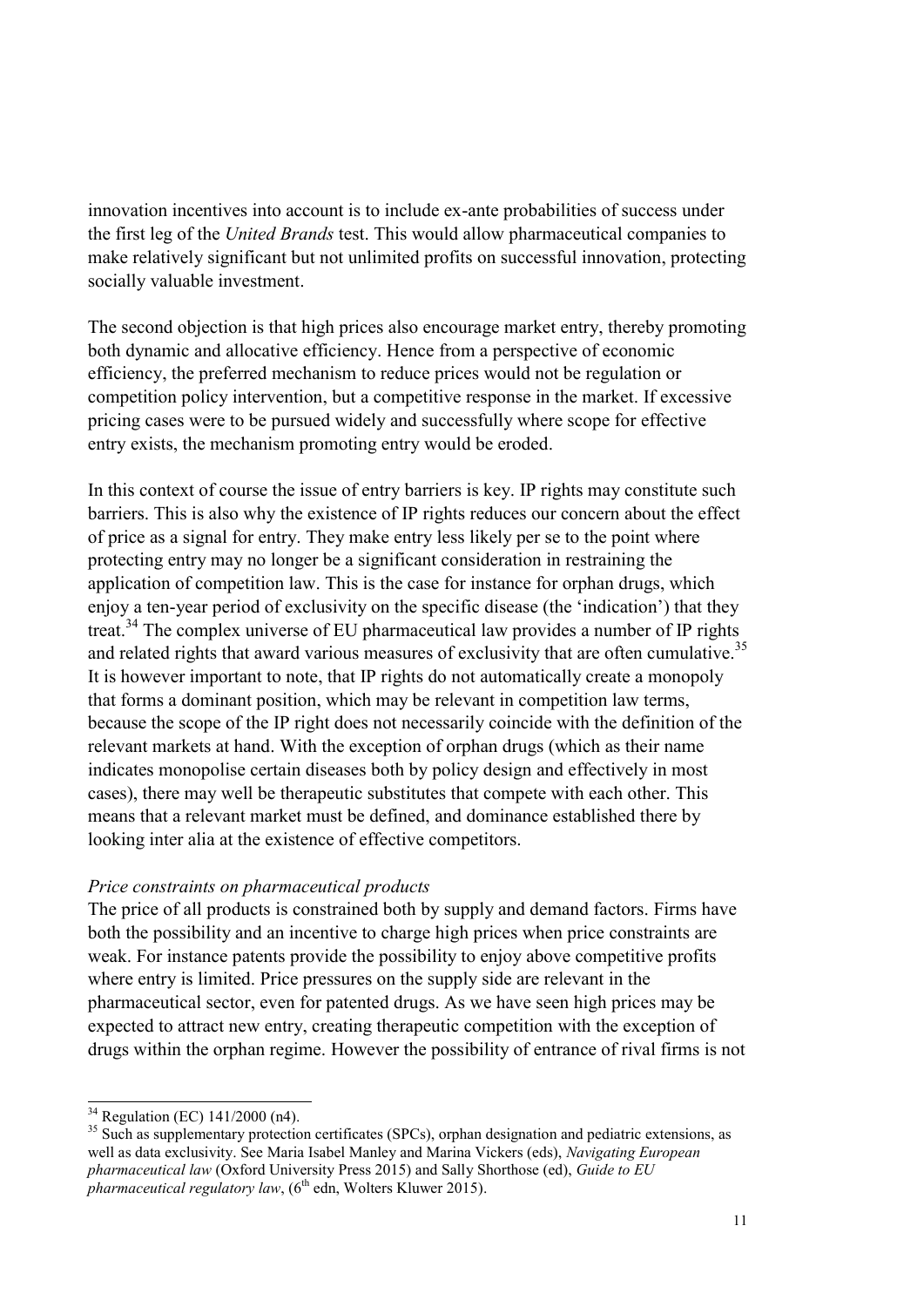the only factor that matters.<sup>36</sup>

-

So on the supply side, high prices may attract new entry. On the demand side, higher prices will naturally lead to less consumption of the good or service. A higher elasticity of demand leads to stronger downward pressure on price. In the case of pharmaceutical products however, price pressures from the demand side tend to be weak.

- Firstly, people's willingness to pay for life prolonging or quality of life improving medicines is high. $37$
- Secondly, private individuals and their doctors who make treatment decisions typically do not contribute to the costs of medication to a significant extent and are therefore not exposed to price pressure.
- Thirdly, and related to the previous point, third party payer financing through health insurance and/or government funds strongly increases the average ability to pay.
- Finally, public opinion may have a strong price uplifting effect, especially in cases where patient organizations effectively organize themselves (and at least in some cases are encouraged, including financially, by the industry itself to do so).

It could still be argued that despite the high willingness and ability to pay, strong buyers of care should be able to negotiate good prices by exercising countervailing buyer power. However, a buyer of care only has bargaining leverage to the extent that there are alternatives – outside options. Such an alternative could be another drug or treatment. In the Netherlands, the competition authority has issued guidance on the scope for joint purchasing of expensive pharmaceuticals.<sup>38</sup> In practice however purchasing power only works where there are therapeutic alternatives, which is frequently not the case. For instance the exclusivity on indication under the orphan drug regime excludes market access for alternative substances by design. It may be true that

<sup>&</sup>lt;sup>36</sup> From a public welfare perspective, it would be more efficient if innovation is directed into those diseases where most health gain is possible than where returns on investment are highest. This is however largely a problem related to the way pharmaceutical innovation is financed and beyond the scope of our chapter.

 $37 \text{ See}$  for example Marc Radtke and others, 'Willingness-to-pay and quality of life in patients with vitiligo' (2009) 161 British Journal of Dermatology 134-139; Stephanie Hu and others, 'Willingness-to-Pay Stated Preferences for 8 Health-Related Quality-of-Life Domains in Psoriatic Arthritis: A Pilot Study' (2010) 39 Seminars in Arthritis and Rheumatism 384-397; Ana Bobinac and others, 'Willingness to Pay for a Quality-Adjusted Life-Year: The Individual Perspective' (2010) 13 Value in Health 1046- 1055; F Beikert and others, 'Willingness to pay and quality of life in patients with rosacea' (2013) 27 Journal of the European Academy of Dermatology and Venereology 734-738;

<sup>&</sup>lt;sup>38</sup> Wolf Sauter and Susan van Velzen, 'Joint purchasing of pharmaceuticals under competition law: the case of the Netherlands' (2016) 37 European Competition Law Review 458-464.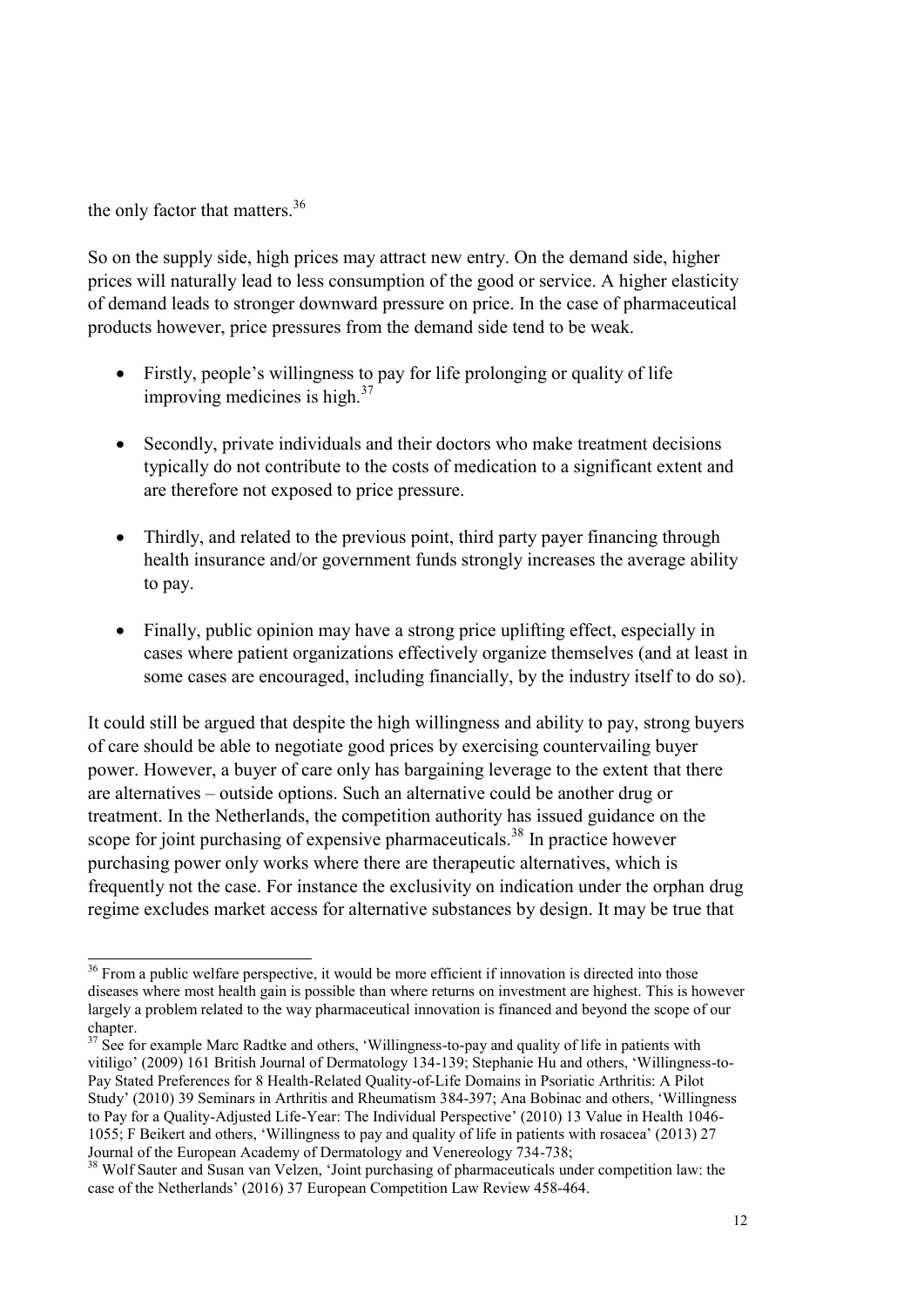the terms of even a monopolist could be refused at least in theory. However, such a refusal is unlikely to occur in practice where political decision makers and public opinion would then have to accept that an effective and potentially life-saving drug would be unavailable.

*Applying the excessive pricing assessment to IP protected pharmaceuticals*  In line with the above, in many cases pharmaceutical products face limited price constraints. This is to some extent consistent with the idea behind intellectual property rights. When price constraints are too weak, pharmaceutical companies may price drugs far above the level that is necessary to recoup investments. Such pricing strategies may displace other more efficient healthcare spending or pose a threat to the very sustainability of national healthcare budgets.

Expensive drugs should not be equated with excessive pricing as such. It is especially important that any excessive pricing action avoids the trap of the survival bias by taking ex ante investment incentives into account. This may raise an, in our view surmountable, technical challenge, but as a matter of principle we see no reason why excessive prices should not be found to exist for patented products that are under very limited price constraints. Hence, there is no necessary tension between IP rights and excessive pricing if the purpose of the IPR – to stimulate welfare enhancing innovation – is be integrated into the excessive pricing assessment. In practical terms this means that the probability of success factor should be integrated into the first leg of the *United Brands* test where costs and profit margins are examined.

In the case of patented pharmaceuticals, there is an additional argument that a finding of excessive pricing does not necessarily harm investment incentives and can be consistent with public welfare on this count as well. This is because in terms of the social returns on investments, incentives are not necessarily better when they are higher. This implies that applying the prohibition on excessive prices above the quality of life adjusted year (qaly) threshold will improve investment decisions (as in: cause them to focus on socially relevant products) rather than harm them, at least in terms of social welfare and one could argue also in terms of consumer surplus. In the Netherlands as in many other countries, a threshold value has been set for the maximum willingness to pay for new drugs and healthcare technology more generally. The threshold varies in the Netherlands depending on the severity of the disease with a maximum value of  $\epsilon$ 80.000 per qaly. Given the existence of a threshold per qaly, one could argue that drugs over this threshold (in this example  $\epsilon$ 80.000) are welfare decreasing rather than welfare increasing. Canoy and Tichem (2018) <sup>39</sup> further develop this point.

Finally, although the existence of a price above this qaly threshold does not in itself prove excessive pricing (and a price below the threshold may still be excessive) it may

<sup>-</sup> $39$  M. Canoy and J. Tichem, ACM Working Paper on innovation and excessive pricing (Draft, 2018).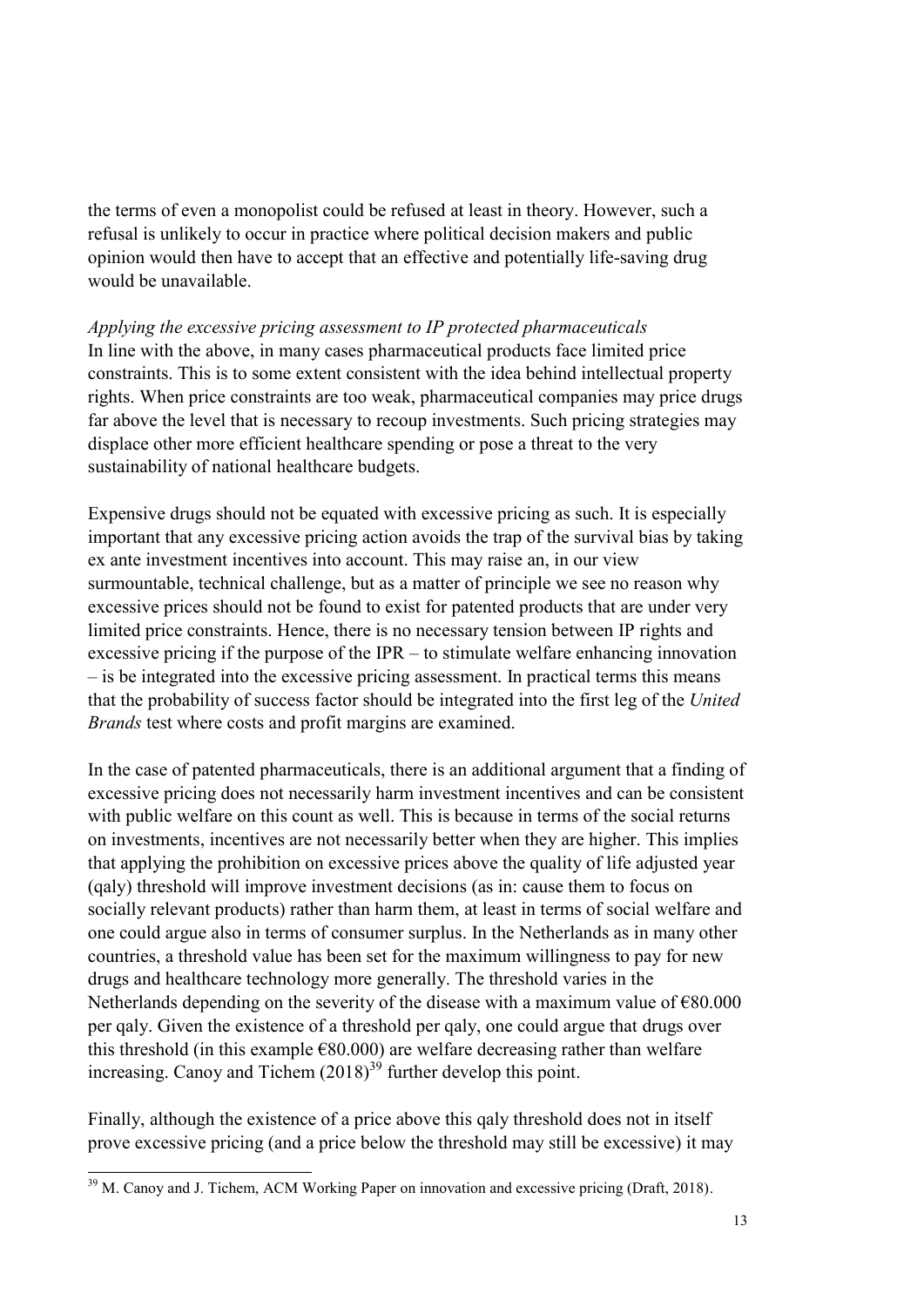play a role within the second step of the *United Brands* test. Here it can help to determine whether an actual price that is found *unreasonabl*e in relation to costs under the first leg is also *unfair* by allowing comparisons with other drugs and other types of health expenditure – instead of by comparing the price for the same drug in different markets as is often done.<sup>40</sup> (The availability of such alternative methods is suggested clearly both in *United Brands* itself and in the more recent Opinion of AG Wahl on the topic of excessive prices.<sup>41</sup>) We would like to emphasize that this argument – in our view - does not work the other way around. This means that an otherwise excessive price may not be justified because it remains below the qaly threshold. Other potential alternatives to determine the fairness of a price under *United Brands* are comparing the price levels of the same drug before and after a price increase, or before and after authorization for a new treatment or the award of a new orphan indication.

## **6. Conclusion**

Above, we have given an overview of the relevant literature and case law and some of the main economic arguments in relation to the application of the abuse of dominance prohibition to IP protected pharmaceuticals, and the excessive pricing prohibition to both non-IP protected and IP protected drugs. Against the background of this overview we see the IP and competition law regimes as fully compatible or even complementary and applicable in tandem at least with regard to the dimensions that we have examined here: dominance abuse and pharmaceuticals.

Our argument is based on the assumption that competition law can and should be applied in such a way that it takes the objectives of IP law into account, notably innovation. This can be done by looking at the ex-ante probability of success, which is especially important in pharmaceutical markets, where only a limited percentage of products reaches the market. At the same time it is important to note that from a public welfare perspective, there is such a thing as too much investment in innovation. This approach is consistent with the application of the excessive pricing instrument to pharmaceutical products under the *United Brands* standard.

Hence we believe that given the excessive pricing cases regarding pharmaceuticals not covered by IP protection that we have already seen (and that are now in the pipeline), and in view of the arguments canvassed above excessive pricing cases addressing patented products are bound to follow.

<sup>-</sup><sup>40</sup> Cf Case C-177/16 *Autortiesību un komunicēšanās konsultāciju aģentūra / Latvijas Autoru apvienība v Konkurences padome* EU:C:2017:689.

<sup>41</sup> Case 27/76 *United Brands* (n 27), para 253; Opinion of AG Wahl of 6 April 2017, in Case C‑177/16 (n 40), ECLI:EU:C:2017:286, paras 36-51. With reference to Nils Wahl, 'Exploitative high prices and European competition law – a personal reflection', Konkurrensverket, *The Pros and Cons of High Prices* (Stockholm 2007), 47ff.